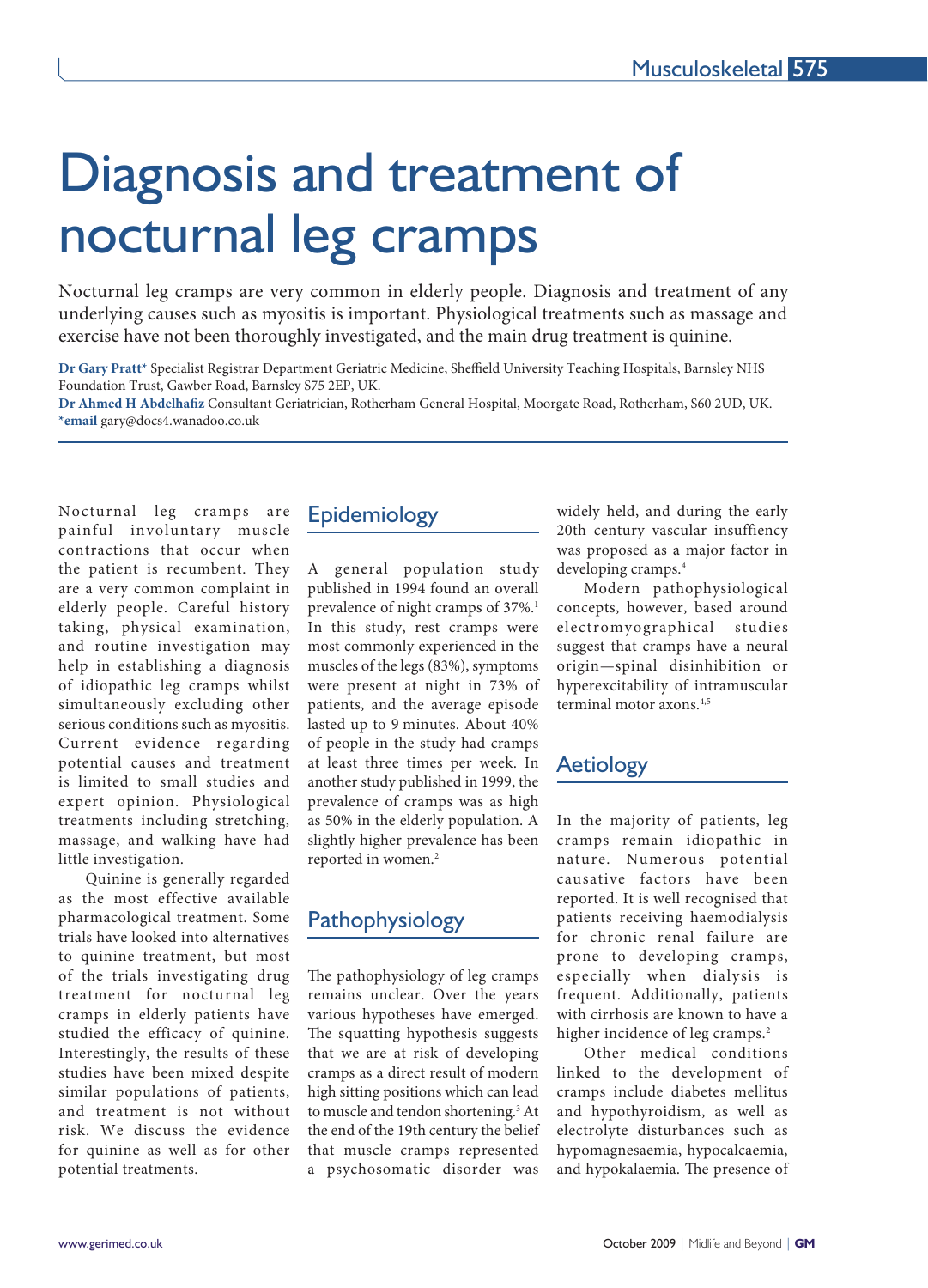vascular insufficiency is reported as increasing the risk of developing cramp by up to three times. A link has also been demonstrated between arthritis and cramp development.<sup>2,4</sup> Several drugs have been implicated as causal in leg cramp development including diuretics, β-agonists, calcium channel blockers, statins and lithium. 6

# Differential diagnosis

All reviews suggest that the best diagnostic approach to leg cramps is taking a thorough history, and careful physical and neurological examination.7,8 The differential diagnosis of leg cramps is wide with numerous conditions that can present in a similar way, including:

- Muscle strain
- Deep vein thrombosis
- Ruptured Baker`s cyst
- Claudication
- Radiculopathy
- Myalgias (eg, fibromyalgia, exertional)
- Restless legs syndrome
- Periodic limb movement disorder

# **Treatment**

After diagnosis, giving the patient a careful explanation and reassurance regarding the relatively benign nature of the disorder is helpful. Treatment of any underlying disorder is recommended. Consideration should also be given to withdrawal of medication associated with development of leg cramp. General advice regarding sleep hygiene, maintaining hydration, and stretching exercises to relieve cramps should be given to the patient.

# Non-pharmacological treatment

Simple physiological methods should be tried in the first instance. Patients can easily be taught stretching exercises to relieve cramps. Advising patients with regards to leg posture when sleeping may also help. For example, placing feet on a pillow whilst sleeping on their back, or hanging feet over the end of the bed whilst sleeping on their front.

Stretching exercises undertaken during the day are commonly advised although there is a lack of good research evidence of effectiveness. In 1979, Daniell treated 44 patients with a passive calf muscle stretching regimen. After 24–72 hours, 21 patients reported disappearance of their symptoms and all reported cure within a week.<sup>9</sup> However, the study was not controlled and the results have never been replicated. In 2005, a randomised controlled study suggested that calf-stretching exercises were not helpful in reducing the frequency or severity of nocturnal cramps.10

# Pharmacological treatments

Pharmacological treatment is recommended as second-line treatment. Several drugs have been used to prevent muscle cramp, although perhaps the best studied is quinine.

#### **Quinine**

Quinine is conventionally believed to be the best drug for the treatment of muscle cramps. Quinine is a white crystalline alkaloid powder obtained from the bark of the cinchona tree in South America. Since 1944 it has been commercially synthesised from coal tar. Multiple trials have been

published regarding the efficacy of quinine in treating night cramps, but the evidence has been conflicting. The first meta-analysis of quinine's efficacy was published in 1995<sup>11</sup> and concluded that it significantly reduced the number of cramps over a 4 week period by 8·83 (95% CI 4·2– 13·5) when compared with placebo. This represented a 27·4% reduction in the frequency of night cramps. Three years later, $12$  the same authors produced a second meta-analysis, this time including unpublished data, and despite remaining significant, the reduction in cramps fell to 3·6 (95% CI 2·2–5·1) compared with placebo. No difference was noted in the severity or duration of cramps.

 In a study published in 1991, quinine in combination with theophylline produced a greater reduction in cramp frequency than both placebo and quinine alone.<sup>13</sup> However, more than 65 years since its first reported benefits in the treatment of muscle cramps, quinine's use still remains controversial due to the concern over its risk:benefit ratio. Because of concerns regarding its safety, over-the-counter marketing of quinine was halted in the USA in 1995. The sustained use of a potentially harmful drug for what is essentially a benign condition remains debatable.

#### **Other treatments**

Magnesium salts have been looked at in two small studies, which showed reasonable evidence that such treatment may be of benefit in pregnant women, but no real evidence that it helped in idiopathic night cramps when compared with placebo.<sup>14,15</sup>

A randomised, double-blind, placebo-controlled study evaluated the safety and efficacy of vitamin-B complex in 28 elderly patients. 86% of the patients taking vitamin B had prominent remission of leg cramps at 3 months.16 Another controlled randomised double-blind study